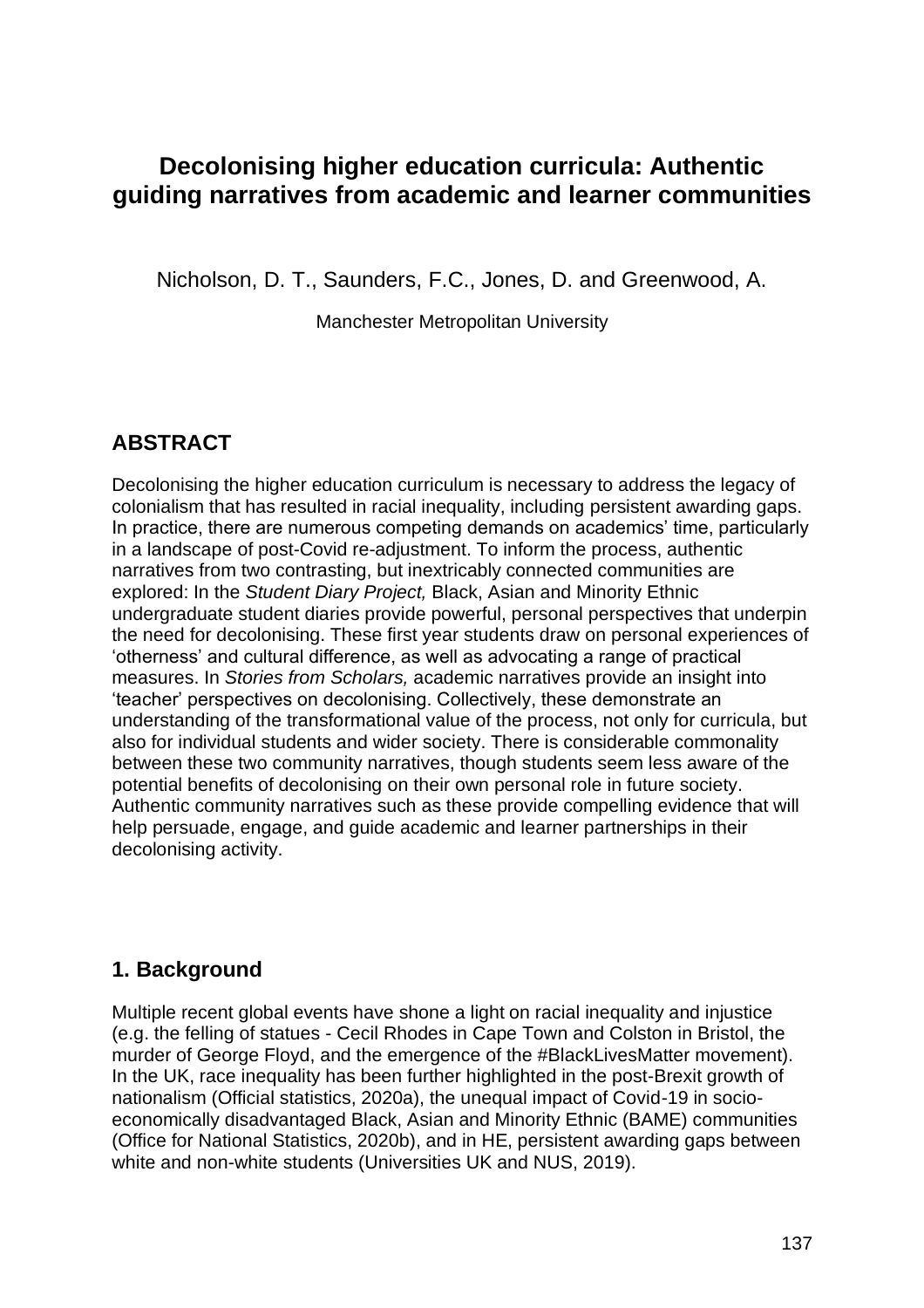While there have been efforts to close awarding gaps and eliminate racism, these recent events have accelerated both the need for, and the desire, to see real, lasting advancement and success. One response to this has been a plethora of decolonising the curriculum initiatives in HEIs. Decolonising allows us to identify and acknowledge the impact of colonialism upon perceived knowledge, pedagogical strategies and learning (Arshad, 2021a, 2021b). It requires us to reflect upon, and address the legacy of disadvantage, injustice and racism, and seeks to re-balance and enrich learning in HE by integrating a much wider range of perspectives in *what*  and *how* we teach, and in the *wider learning environment* (Liyanage, 2020).

Decolonising work requires guidance and support, but central to effective curricula transformation is obtaining buy-in from academics. Firstly, this means listening to students (Brown, 2020) who bring perspectives from their experiences inside and outside the classroom, and which when integrated, can strengthen curricula (Shay, 2016). Through the *Student Diary Project*, the research aims to capture insights into the daily, lived experience of university life for BAME students. Secondly, it also means academics travelling together on a journey in a communal, supportive and non-judgmental manner. Through *Stories from Scholars,* the research seeks to explore perspectives on decolonising from academics; what it means, its importance and potential benefits. Authentic narratives from these two communities have different, but crucial roles in engaging the wider academic community in decolonising, and in transforming our curricula.

## **2. Methods**

#### **2.1** *Student Diary Project*

This study adopted a qualitative phenomenological approach, using a solicited textbased respondent diary (Meth, 2003). While there are some weaknesses in this approach, it is a useful tool for capturing the rhythms and lived experiences of dayto-day life (Latham, 2014). Fourteen first-year undergraduate students from three science and engineering departments responded to an open call to participate in the BAME Student Diary Project, forming part of the Faculty's decolonising the curriculum work. Diarists were incentivised with a gift voucher and asked to submit a weekly online diary over a period of six weeks during their first term. Some general, non-prescriptive guidance was given on content and length. For their final diary, participants were asked to add their thoughts and observations on decolonising the curriculum. Diary entries were collated and the text coded to identify emerging themes. The purpose was to capture the lived experience of university life for BAME students.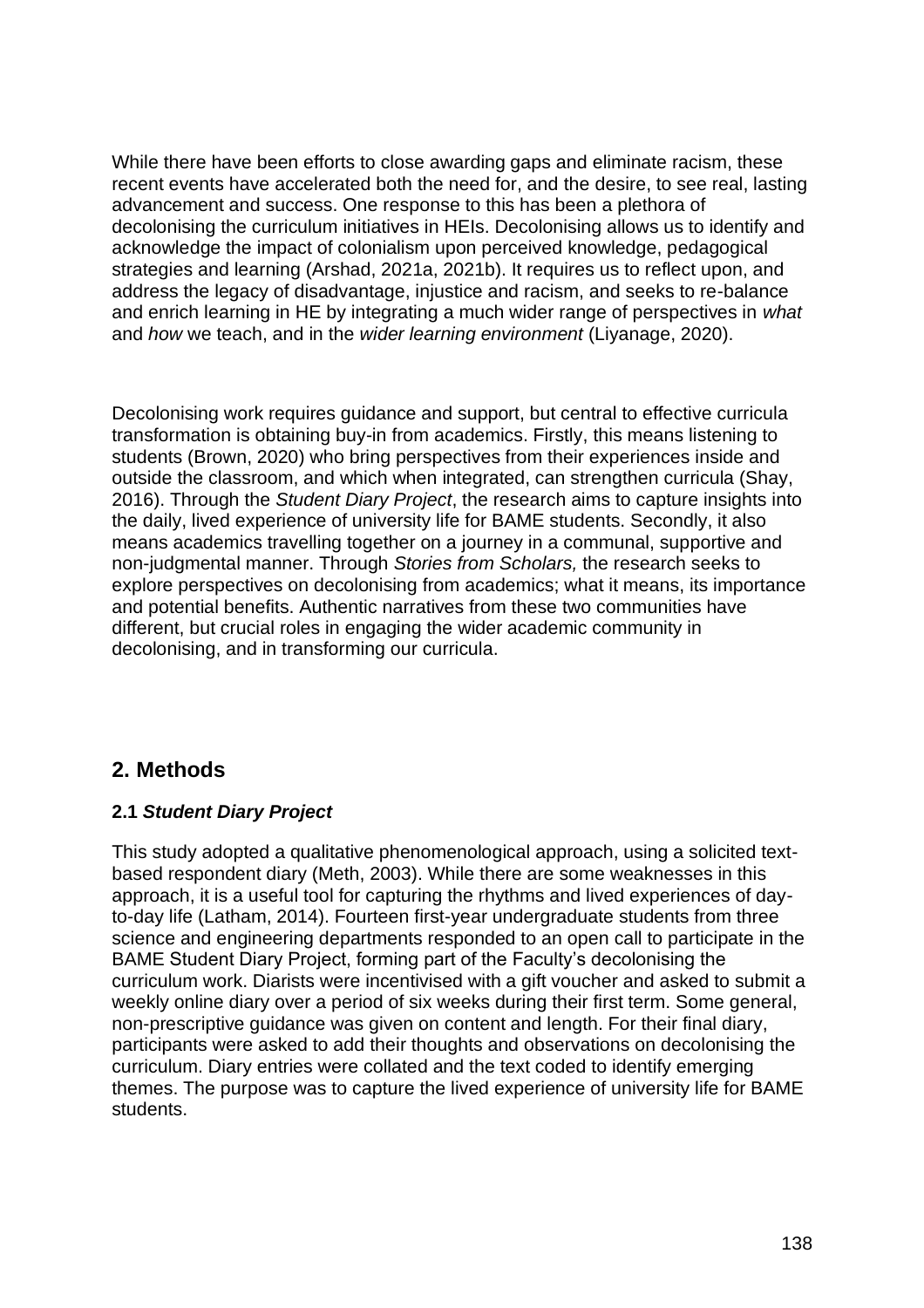#### **2.2** *Stories from Scholars*

Here, data were collected using the qualitative narrative inquiry method. Eight academic staff, traversing a range of science and engineering disciplines, were invited to prepare a written narrative in which they responded to a series of 'prompt' questions. Most participants were members of the Faculty 'Narrowing the Gap' task group. The purpose was twofold;

- to explore the range of knowledge, understanding and experience of decolonising curricula across a range of individuals and disciplines, and
- to provide encouragement to colleagues.

Prompt questions invited participants to explain what decolonising the curriculum meant to them, why they think it is important in HE, how it might benefit their discipline, and how it might impact on students' experiences.

For both sets of data, written text was analysed inductively with NVivo, beginning with open and descriptive coding, and progressing iteratively to establish a coding hierarchy, and ultimately to identify emerging themes. These are presented and discussed below.

### **3. Results**

#### **3.1** *Student Diary Project*

Four key themes emerged from the data and these are outlined below.

a) Theme 1: Being seen as 'other'

Students reflected on the impact of personal experiences of racial inequality and marginalisation, and of feeling, and being seen as, 'other':

*The fact that terms like 'People of Colour', and 'BAME' even exist is proof that we're still seen as 'other'.*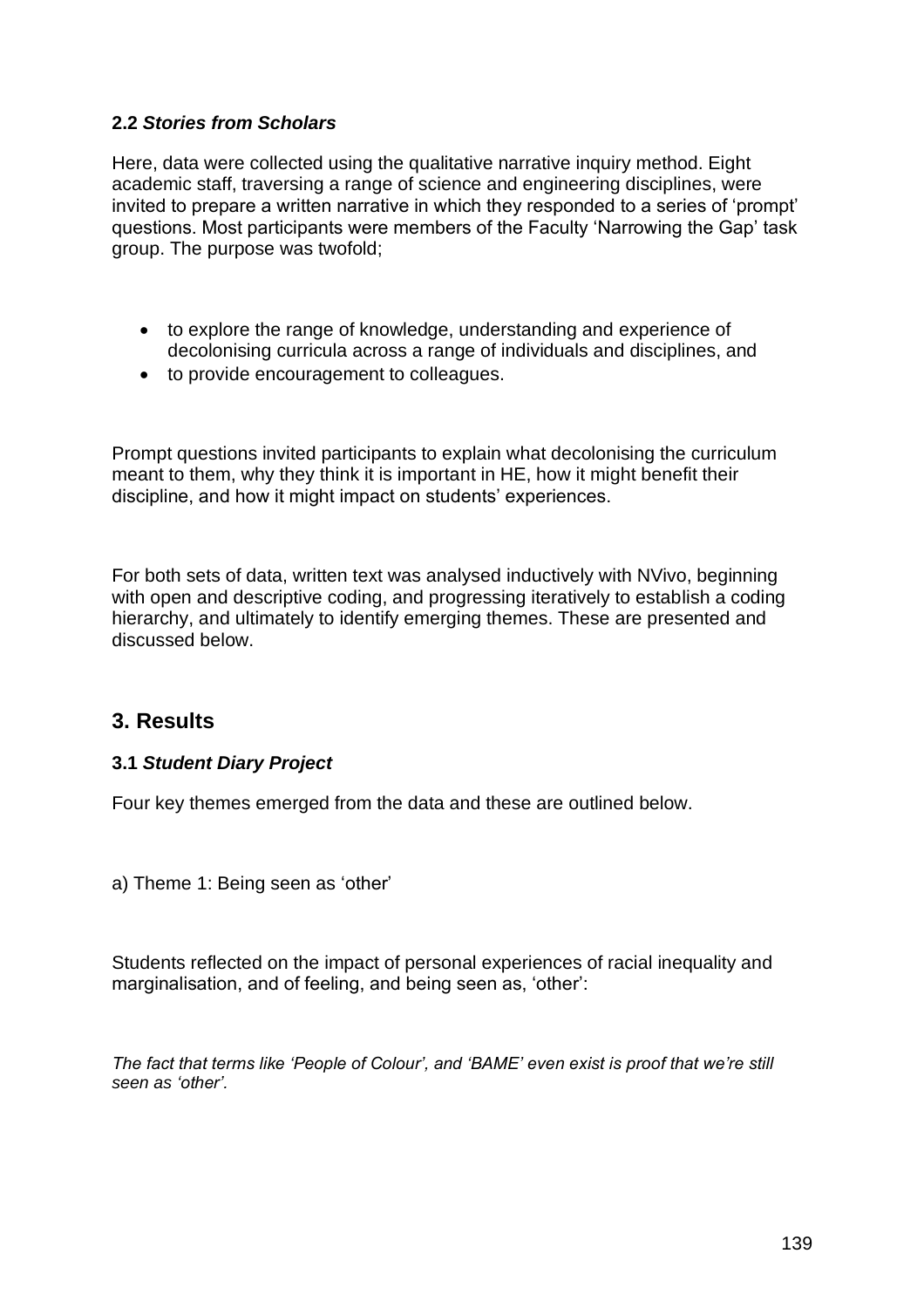*Times I felt I was being discriminated against. This wasn't something I was expecting or prepared for because back at home I didn't experience anything like this - such as being marginalised or feeling left out.*

They express their feelings concerning some of the wider societal and institutional consequences of racism:

*One of the lecturers talked about how BAME students end up not doing as well at university compared to other students. This genuinely upset me because I couldn't understand why there is a gap when we are all on the same course!*

But not all share the same experiences:

*The colour of my skin hasn't hindered the way I interact with people, nor has it affected the way I have learnt. The fact that other people have to deal with racism or backward thinking is saddening and I am glad I chose a university that I feel safe walking around.*

b) Theme 2: Identity safety

Students reflected on aspects of the university environment that influence their sense of feeling valued and belonging. This can be conceptualised as *identity safety*  (Davies *et al.,* 2005, p278):

*".....identity-safe environments involve[s] assuring individuals that their stigmatized social identities are not a barrier to success in targeted domains.... assuring individuals that they are welcomed, supported, and valued whatever their background."* 

A contributory factor for identity safety was seeing other people like themselves on the course:

*What I really like about my course is the diversity. I am different from a lot of people, but as it's a really diverse place, it's a difference that is embraced.*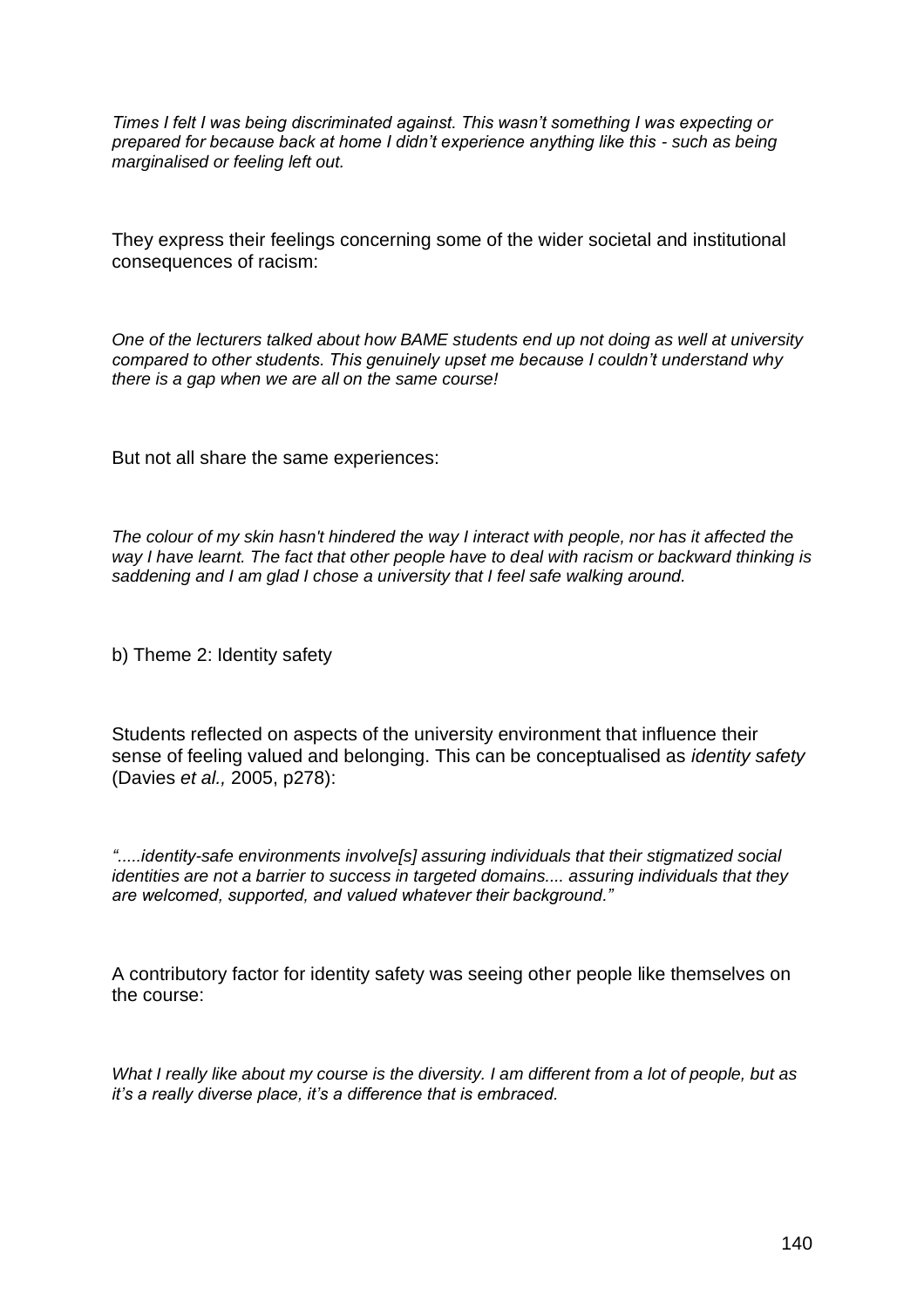*I didn't anticipate how few people of colour would be on my course - it is pure euphoria seeing a person of colour on my course because it's so rare!*

Students also commented on formal and informal personal support from friendship groups:

*I'm very grateful to have friends - who are also people of colour - who are struggling with the same things as me.*

*I'm settling down to university and so far, my experience has been amazing!!! Especially with the people around me - I have a group of course mates and they're lovely and supportive.*

And of the value of working and learning together for mutual support and identity safety:

*The high point of this week was doing a practical as a group. This helped me develop my skills of working with other people and taking account of other people's ideas and perspectives.*

c) Theme 3: Family, home and cultural difference

This theme captures student reflections on the impact of cultural differences around religious festivals and practices:

*Last year on Eid I had an exam instead of spending the day with my family - but if it was Christmas, there's no way that would happen.*

*Being able to pray Friday Prayers today while at University - instead of travelling to a local mosque - is such a positive.*

Students also comment on home and family cultural differences and their impact and role in the university experience and study: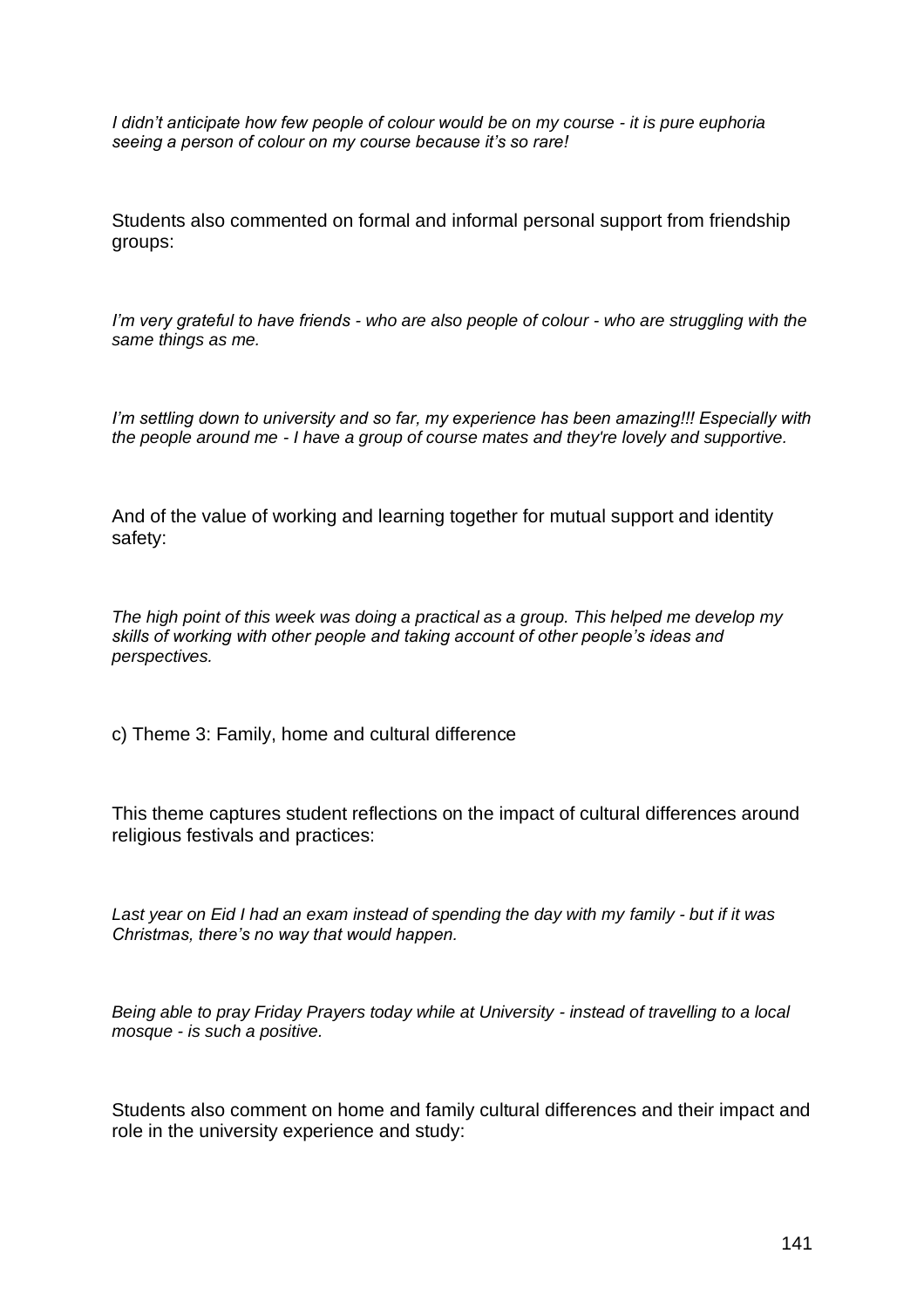*I* am commuting and it's getting dark quicker, and my parents don't like me being out when it *is dark, doesn't help - 'cause then I can't stay at Uni late.*

*Recently, I've been thinking about getting student accommodation as I feel like I need more independence.*

*In BAME cultures, the topic of mental health isn't something talked about at home, and consequently, it's rarely ever spoken about with peers.*

*I think sometimes in Asian families there's this pressure to get a good degree and a good job. I revisit this constant fear on a daily basis of letting my parents down and disappointing them....*

d) Theme 4: Decolonising the curriculum

Students commented on the importance of seeing themselves reflected in the curriculum, and of being exposed to role models who inspire and motivate them to achieve:

*I want to hear about a Bengali scientific researcher making some cool science discovery, or seeing more females in STEM that are from a different ethnicity too.*

And they suggested ways in which this could be enhanced through decolonising:

*Decolonising.... could be done by promoting research papers by people from different backgrounds, reconstructing the curriculum to learn about other cultures and traditions.*

Students themselves developed a greater understanding of other cultures through diversity in the classroom:

*I* did end up making some amazing friends who aren't of the same ethnic and cultural *background as me. This was interesting - and good for me - because I had never met people from those backgrounds, and I got to understand them better.*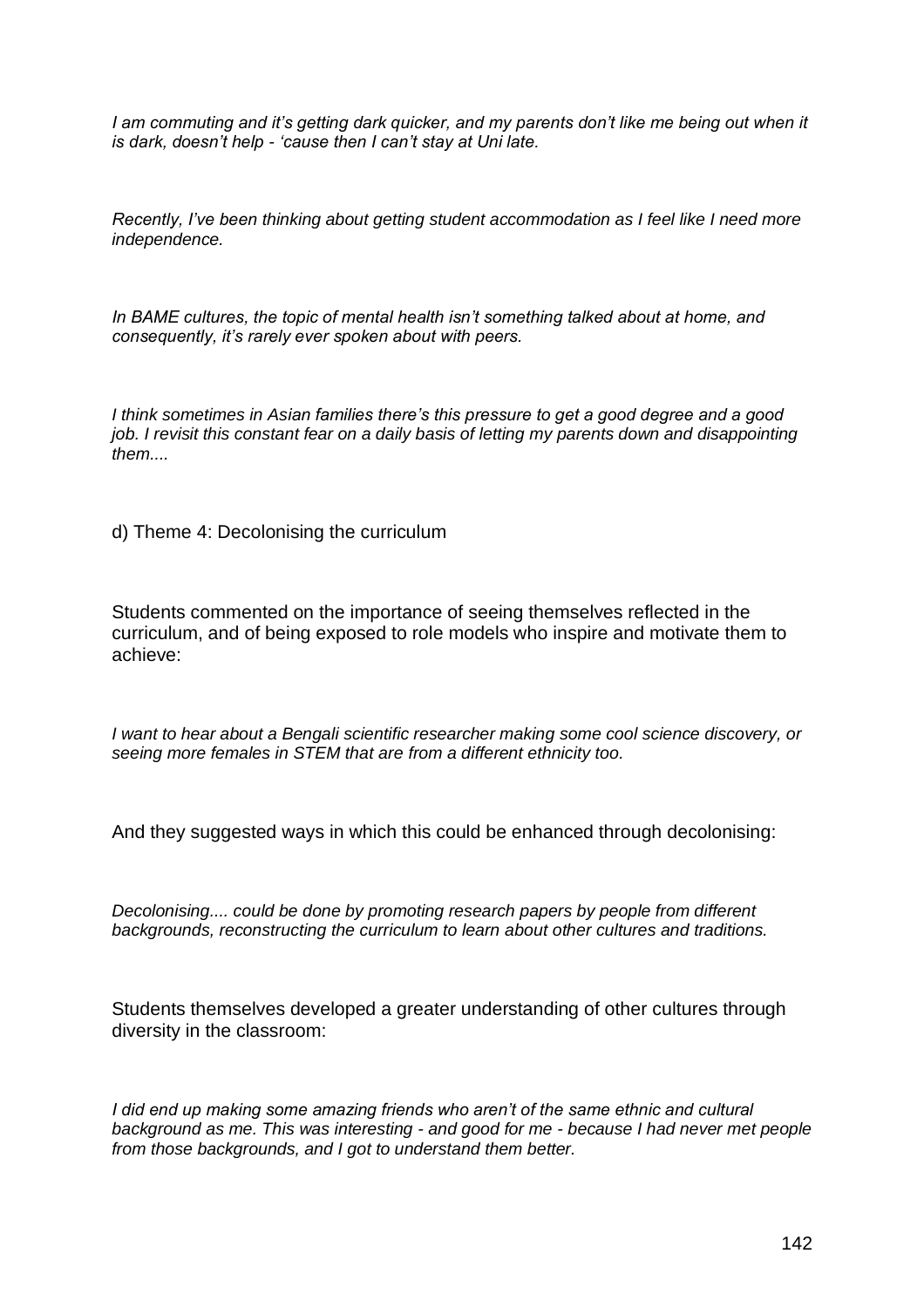In relation to this they expressed a desire for mechanisms built into curricula to facilitate socialisation and community-building:

*Have students actively working together, not just in labs but in workshops... so everyone gets to meet people from their course and work with them.*

Finally, students made some suggestions about the *process* of decolonising:

*It needs to begin by decolonising people's thoughts!* 

*Just rearranging things doesn't solve a problem, dealing with it head on so the problem no longer exists is the long term solution.*

Highlighting the importance of engaging with students as partners:

*It needs to be an open and honest conversation - including us.*

#### **3.2** *Stories from Scholars*

There was a recognition among academic staff that while decolonising the curriculum will involve reviewing content, the process is also about identity safety; providing greater equity in the classroom environment and in learning activities:

*Decolonising the curriculum means introducing previously ignored voices, images, authors, topics, theories and arguments.... creating a classroom and environment in which everybody feels safe, valued, respected and able to learn effectively.*

This needs a re-think of the pedagogical basis for teaching, learning and assessment that stretches beyond formal curricula and into the hidden curriculum. To achieve this will require going beyond mere completion of tasks, to transformational thinking: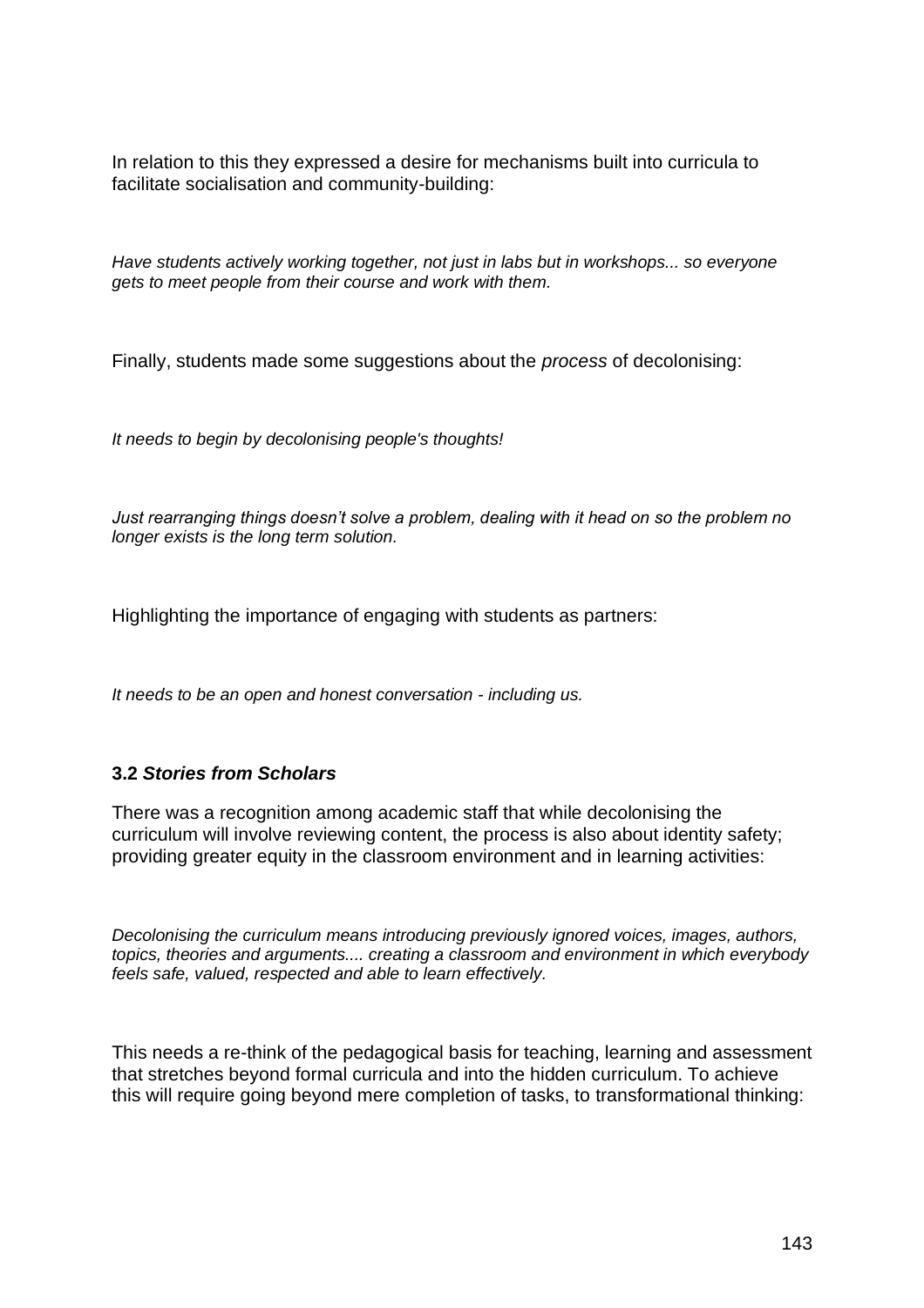*It is not only about taking practical steps.... it requires internal changes through reflection on our identity, agency and individuality - this is hard especially when you are in a position of power or privilege because relinquishing power and privilege is not often appealing.*

There a number of reasons that decolonising is seen by academic staff as a necessary, valuable process. From a pragmatic perspective, decolonising should enhance student engagement and help address inequalities such as award gaps:

*It's important.... to signal a clean break between the dark deeds of our colonialist past, and our modern day curricula. Otherwise we merely reproduce and reinforce the inequalities that exist.*

Decolonising also has benefits for individual students, empowering them to grow in confidence and realise their full potential. This has knock-on effects for society, for feeding a pipeline towards a more diverse workforce in a globalised world, working towards responsible futures with enlightened global citizens:

*Decolonisation... will give students a greater awareness and understanding of the impact of past actions on present humanity.... increase their critical understanding of the interconnected human-natural-economic systems that make up our world, and better equip them as responsible global citizens and agents of the future.*

Decolonising will also enable disciplines to be grounded in their historic context, challenging assumptions about the sources of knowledge, and integrating a wider body of knowledge, perspectives, and practices:

*Engaging more deeply with every aspect of decolonising the curriculum should help us deliver an equitable educational experience and outcome for all our students. It might well also contribute to a broader.... more critical.... contemporary.... futureproof education.*

Academic staff cited a number of curriculum adaptations for decolonising. They include modifying interactions with students (e.g. learning preferred names, treating students as individuals), reviewing curriculum content (e.g. using diverse images, information sources and case studies, inviting guest speakers from non-traditional backgrounds), and modifying learning activities (e.g. offering flexibility and choice in activities and assessment). A common over-arching theme was the need for open, honest dialogue between students and staff. Some of the challenges of decolonising were also acknowledged, including the role and position of BAME staff: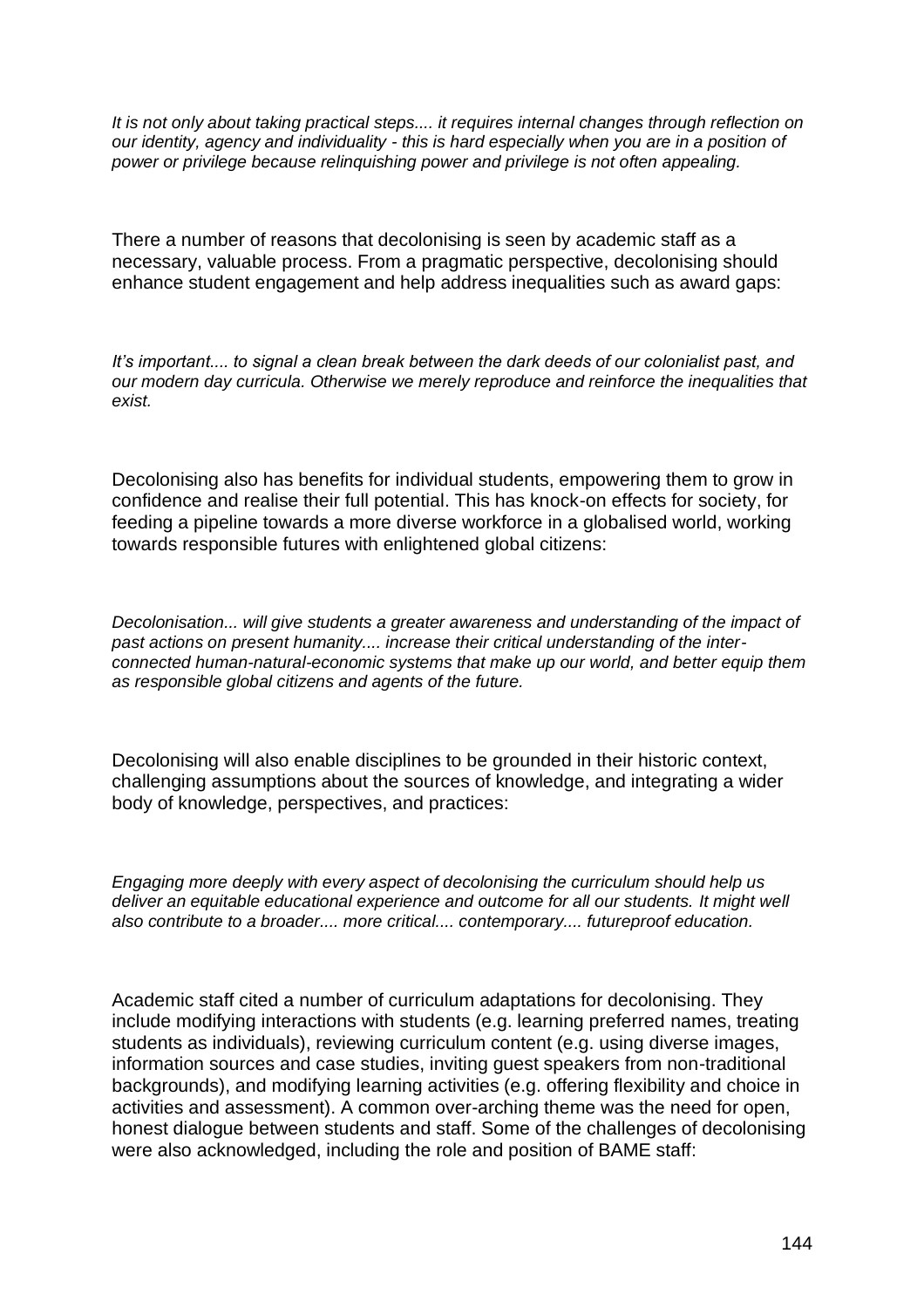*I don't feel I can say I will be decolonising my teaching as I'm often seen as the 'other' and the 'different' already.*

## **4. Discussion and conclusions**

Student diaries reveal a range of personal experiences of 'otherness' and cultural difference, together with a strong recognition of the value of friendships and community-building for identity safety. Curriculum adaptations suggested by students placed more emphasis on content, particularly in relation to representation and role models. Nevertheless, there was also recognition of the need for a holistic approach that encompasses learning activities (including extra-curricular), and for staff engagement with students as partners in the process (Shay, 2016). Academic narratives demonstrate a collective understanding of the transformational value of decolonising, not only for curricula, but also for individual students and wider society. Promisingly, academics also recognise the importance of working in partnership with students to decolonise, and are aware of the complexities and difficulties of the task ahead.

Overall, there is considerable commonality between these two community narratives, though students place less emphasis on the potential benefits of decolonising for their own future contribution in a globalised society. This may indicate a lack of selfconfidence and personal aspiration, potentially borne of previous 'otherness' experiences. Or, it may show that students find it harder to make the connection between equity and empowerment in education, and the increased opportunities that this affords for their role in wider society. As has previously been observed (Meth, 2003), for some, participation in the diary project was an inward-looking, empowering experience:

*I appreciate this Diary Project opportunity a lot... I feel like many of us with ethnic backgrounds have something which bothers us on a day-to-day basis but never really speak out about it. To be given this opportunity not only helped me speak out, but also helped my mental health,*

While others saw the outward-looking benefits:

*It would be really nice if all people from ethnic backgrounds had the chance to write anonymous diary entries showing their struggles and giving the university an opportunity to combat racism.*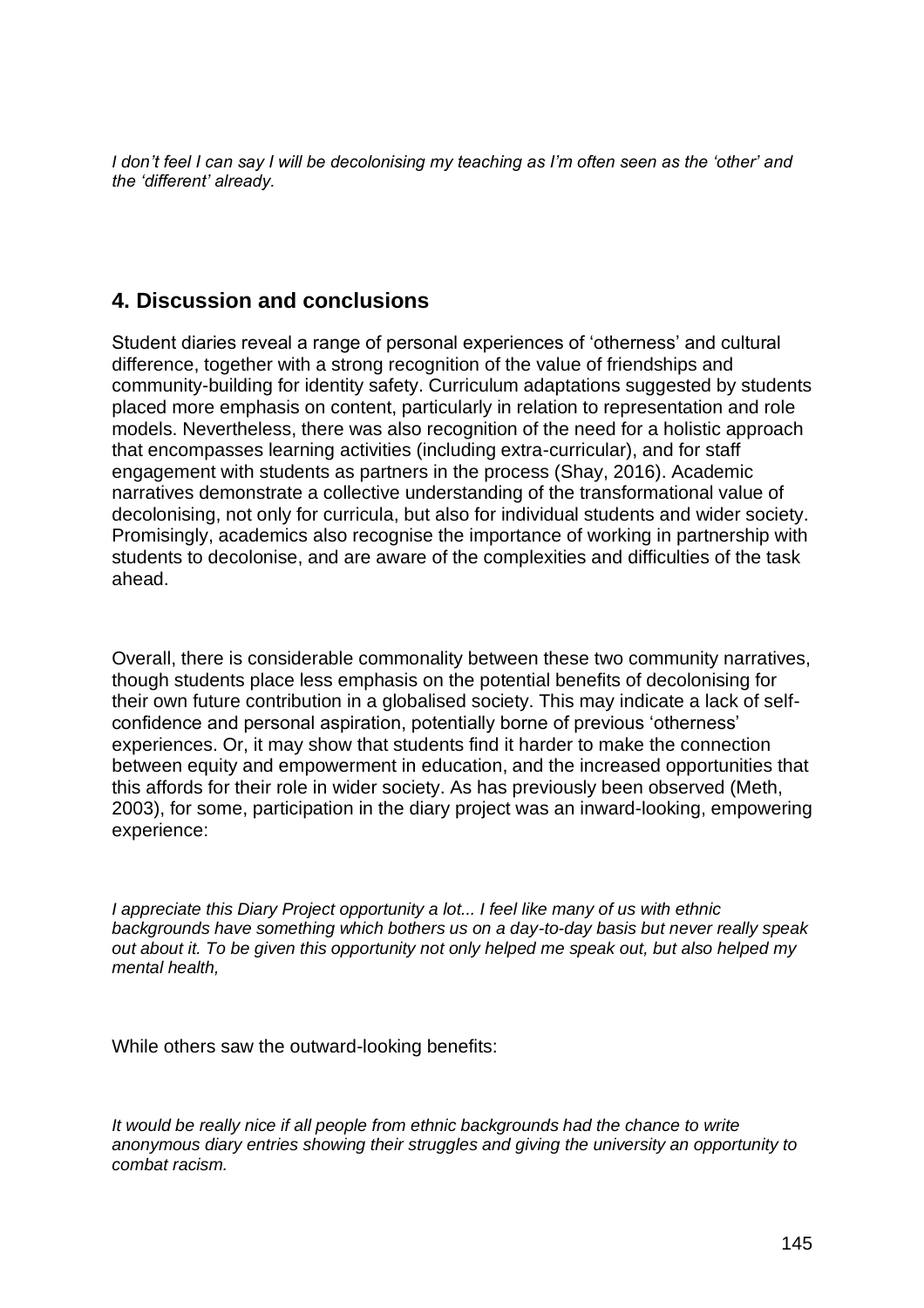Our own university, like many HEIs, is increasingly prioritising Education for Sustainable Development (ESD) and embedding it in curricula. The critical, global, systems thinking at the heart of ESD may provide a useful mechanism for encouraging greater confidence and aspiration within a decolonised curriculum.

## **5. Conclusion**

Decolonising the curriculum needs to be addressed as an ongoing process, rather than a set of tasks, and it will take time. However, there are numerous competing demands on academics (Liyanage, 2020), particularly in a landscape of post-Covid re-adjustment and REF outcomes. Even where there is clear quantitative evidence of inequality (e.g. the award gap), many academics may simply be unaware of the daily challenges faced by students as consequence of the colonial legacy. They may also feel that they do not possess the necessary knowledge and expertise. It is here that authentic narratives from these inextricably connected staff and student communities can play a crucial role. On the one hand, insightful narratives from non-expert academic colleagues show there is considerable support for decolonising, and they identify a range of benefits and a realistic awareness of the size and complexity of the task ahead (e.g. Le Grange, 2016). Sharing these narratives through our online toolkit to support decolonising the curriculum will help promote an open and honest, middle-out, bottom-up collegiate approach in which teams of staff work and learn through the process together, using the guidance and resources made available (Taylor and Riaz, 2021). On the other hand, real, powerful and impactful stories from BAME students provide compelling evidence of the *need* for decolonising and will help gain *affective* buy-in. We have created narrated videos around key themes to support this. Students are the experts here, and working in partnership with them will ensure effective curriculum adaptations *and* an empowered student body (Taylor and Riaz, 2021).

## **Acknowledgements**

The Student Diary Project was funded by Manchester Metropolitan University. The work forms part of the Faculty of Science and Engineering Decolonising the Curriculum Project, which has also been assisted by the *Jobs4Students Student Internship*, and the *University Graduate Internship Scheme*. Grateful thanks are offered to students and academic colleagues who contributed to both sets of narratives, and for support from members of the Faculty Narrowing the Award Gap Task Group.

## **References**

Arshad, R. (2021a). Decolonising the Curriculum - How Do I Get Started? *THE Campus, Times Higher Education*, September 2021. Online at: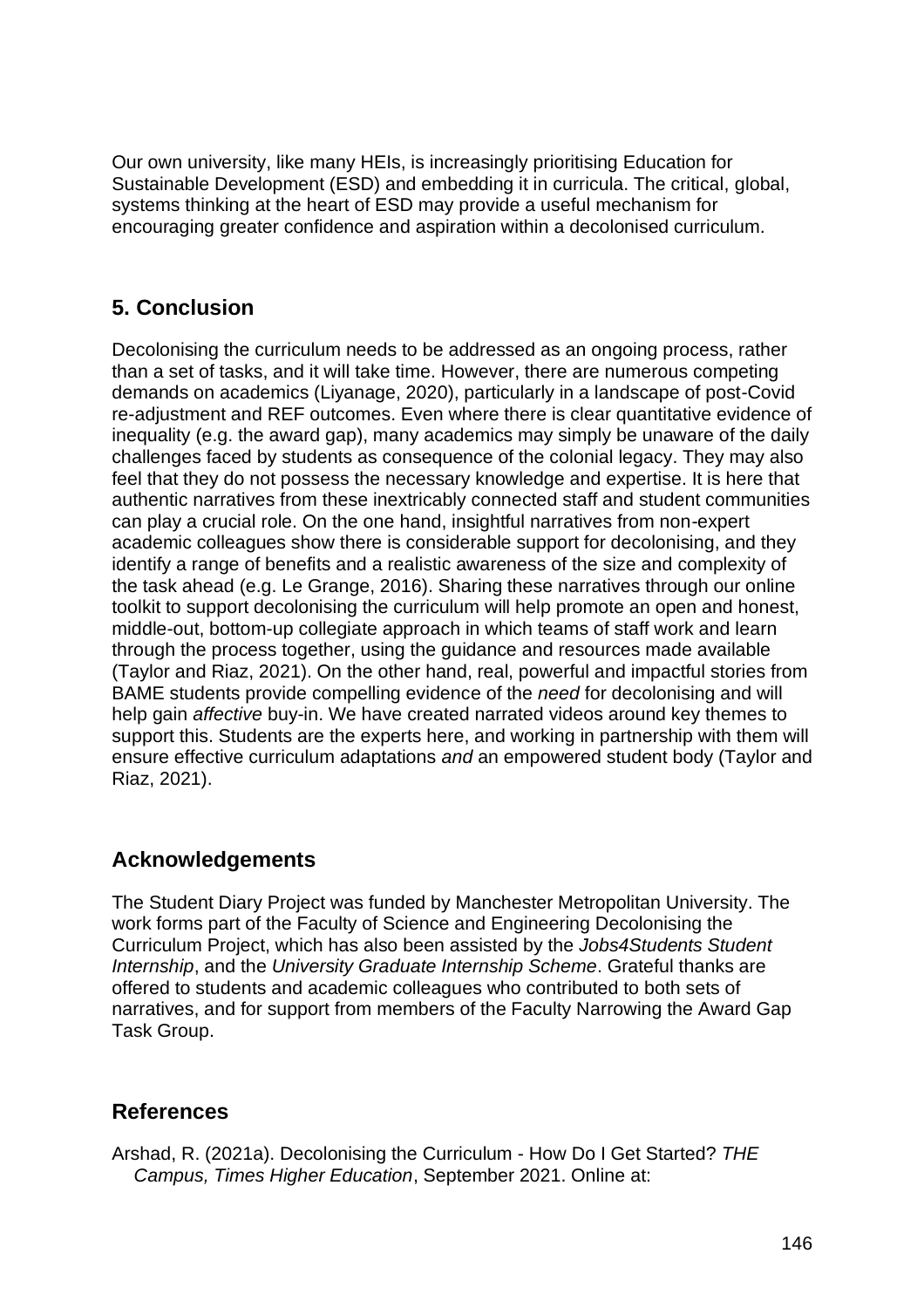[https://www.timeshighereducation.com/campus/decolonising-curriculum-how-do-i](https://www.timeshighereducation.com/campus/decolonising-curriculum-how-do-i-get-started)[get-started](https://www.timeshighereducation.com/campus/decolonising-curriculum-how-do-i-get-started) 

- Arshad, R. (2021b). *From Inclusion to Transformation to Decolonisation*. Teaching Matters Blog, University of Edinburgh. Online at: [https://www.teaching-matters](https://www.teaching-matters-blog.ed.ac.uk/from-inclusion-to-transformation-to-decolonisation/)[blog.ed.ac.uk/from-inclusion-to-transformation-to-decolonisation/](https://www.teaching-matters-blog.ed.ac.uk/from-inclusion-to-transformation-to-decolonisation/)
- Brown, C. (2020). Disentangling anti-Blackness from physics. *Physics Today*, July 2020. Online at: <https://physicstoday.scitation.org/do/10.1063/PT.6.3.20200720a/full/>
- Davies, P. G., Spencer, S. J., and Steele, C. M. (2005). Clearing the air: Identity safety moderates the effects of stereotype threat on women's leadership aspirations. *Journal of Personality and Social Psychology, 88*, 276–287.
- Latham, A. (2014). Using diaries to study urban worlds. In: Ward, K. (Ed.). *Researching the City*, London: Sage, 99-115.
- Le Grange, L. (2016). Decolonising the University Curriculum. *South African Journal of Higher Education, 30*(2), 1-12. [https://doi.org/10.20853/30-2-709.](https://doi.org/10.20853/30-2-709)
- Liyanage, M. (2020). *Miseducation: Decolonising Curricula, Culture and Pedagogy in UK Universities*. Higher Education Policy Institute Debate Paper 23, HEPI, Oxford 64pp. Online at: [https://www.hepi.ac.uk/wp](https://www.hepi.ac.uk/wp-content/uploads/2020/07/HEPI_Miseducation_Debate-Paper-23_FINAL.pdf)[content/uploads/2020/07/HEPI\\_Miseducation\\_Debate-Paper-23\\_FINAL.pdf](https://www.hepi.ac.uk/wp-content/uploads/2020/07/HEPI_Miseducation_Debate-Paper-23_FINAL.pdf)
- Meth, P. (2003). Entries and omissions: using solicited diaries in geographical research. *Area, 35*(2), 95-205.
- Official Statistics (2020a). *Hate Crime, England and Wales, 2019 to 2020*. Home Office (GOV.UK). Online at: [www.gov.uk/government/statistics/hate-crime](http://www.gov.uk/government/statistics/hate-crime-england-and-wales-2019-to-2020/hate-crime-england-and-wales-2019-to-2020)[england-and-wales-2019-to-2020/hate-crime-england-and-wales-2019-to-2020.](http://www.gov.uk/government/statistics/hate-crime-england-and-wales-2019-to-2020/hate-crime-england-and-wales-2019-to-2020)
- Office for National Statistics (2020b). *Coronavirus (COVID-19) Related Deaths by Ethnic Group, England and Wales: 2 March 2020 to 10 April 2020*. Online at: [www.ons.gov.uk/peoplepopulationandcommunity/birthsdeathsandmarriages/death](http://www.ons.gov.uk/peoplepopulationandcommunity/birthsdeathsandmarriages/deaths/articles/coronavirusrelateddeathsbyethnicgroupenglandandwales/2march2020to10april2020) [s/articles/coronavirusrelateddeathsbyethnicgroupenglandandwales/2march2020to](http://www.ons.gov.uk/peoplepopulationandcommunity/birthsdeathsandmarriages/deaths/articles/coronavirusrelateddeathsbyethnicgroupenglandandwales/2march2020to10april2020) [10april2020](http://www.ons.gov.uk/peoplepopulationandcommunity/birthsdeathsandmarriages/deaths/articles/coronavirusrelateddeathsbyethnicgroupenglandandwales/2march2020to10april2020)
- Shay, S. (2016). Decolonising the curriculum: It's time for a strategy. *The Conversation*, June 13th 2016. Online at: [https://theconversation.com/decolonising-the-curriculum-its-time-for-a-strategy-](https://theconversation.com/decolonising-the-curriculum-its-time-for-a-strategy-60598)[60598.](https://theconversation.com/decolonising-the-curriculum-its-time-for-a-strategy-60598)
- Taylor, M. and Riaz, N. (2021). How to support academic staff starting the journey of decolonising the curriculum. *THE Campus, Times Higher Education,* December 2021. Online at: [https://www.timeshighereducation.com/campus/how-support](https://www.timeshighereducation.com/campus/how-support-academic-staff-starting-journey-decolonising-curriculum)[academic-staff-starting-journey-decolonising-curriculum](https://www.timeshighereducation.com/campus/how-support-academic-staff-starting-journey-decolonising-curriculum)
- Universities UK and NUS (2019). *Black, Asian and Minority Ethnic Student Attainment at UK Universities: Closing The Gap*. Universities UK and National Union of Students: London. Online at: